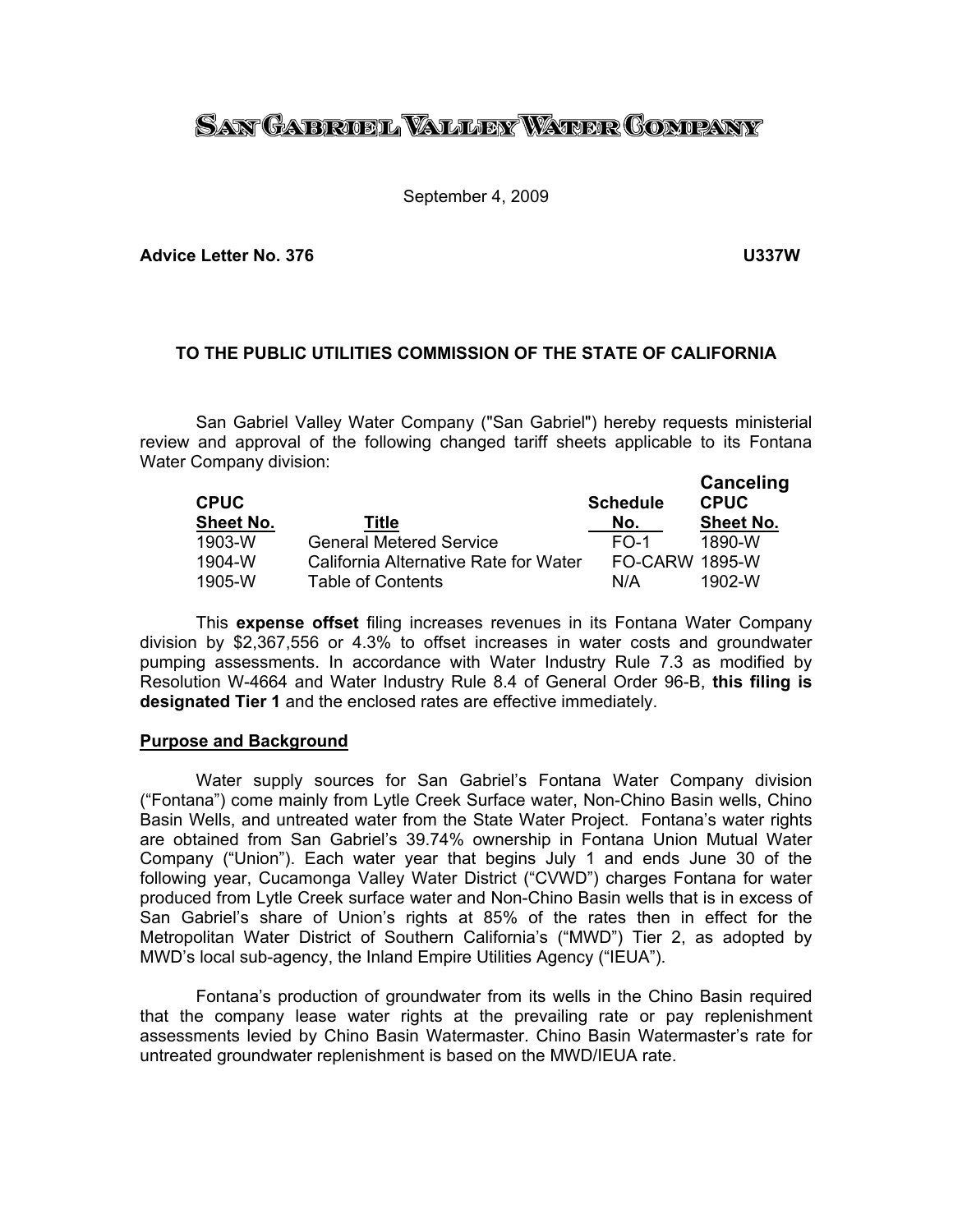## **Changes in Water Costs**

 Beginning September 1, 2009, MWD/IEUA's rate for untreated groundwater replenishment is \$378.00 per AF. On the same day, MWD/IEUA's untreated Tier 2 rate increased from \$528.00 to \$576.00 for state project water delivered to Fontana's treatment plant. CVWD charges 85% of \$576.00 or \$489.60 per AF for water produced from Lytle Creek surface water and Non-Chino Basin wells which is in excess of San Gabriel's share of Union's rights. Watermaster has increased the Administrative Assessment from \$4.50 to \$6.17 per AF, the OBMP Assessment from \$31.80 to \$44.07, and the Land Use Conversion Assessment from \$29.76 to \$29.93. As a direct result, the costs of leased water have also increased. Also, IEUA has increased its Readiness to Serve Assessment from \$7.14 to \$9.18 (\$0.765 x 12) for each meter per year.

 The water supply costs and assessments currently reflected in rates were adopted in D.09-06-027 in A.08-07-009. The present rate schedules in this division became effective on July 1, 2009 as a result of Advice Letter 373.

 The impact of these changes to water costs and assessments increases the adopted expense from \$8,980,166 to \$11,323,329 and increases the previously adopted TY2009-2010 revenue requirement of \$55,500,800 by \$2,367,556 or 4.3% to \$57,868,356. The new rates submitted with this advice letter raise the monthly bill of the typical residential customer  $(5/8" \times 3/4"$  meter and 23 Ccf) by \$2.86 or 4.6% from \$62.34 to \$65.20. San Gabriel has furnished the Commission's Water and Audits Division staff with two copies of workpapers providing detailed support for the proposed increase.

 The matters addressed in this advice letter are not now the subject of any formal filings with the California Public Utilities Commission, including a formal complaint, nor action in any court of law.

## **Notice of Rate Increase**

 In accordance with Water Industry Rule 3.2 of General Order 96-B, San Gabriel will inform its customers of the increase by bill insert (a draft of which is attached hereto). No other parties have requested notification of tariff filings related to the Fontana Water Company Division.

 In accordance with Water Industry Rule 3.3 of General Order 96-B, San Gabriel will also post this advice letter to its website. Finally, distribution of this advice letter is being made to the attached service list in accordance with Water Industry Rule 4.1 of General Order No. 96-B.

San Gabriel Valley Water Company

 Daniel A. Dell'Osa Director of Rates and Revenue